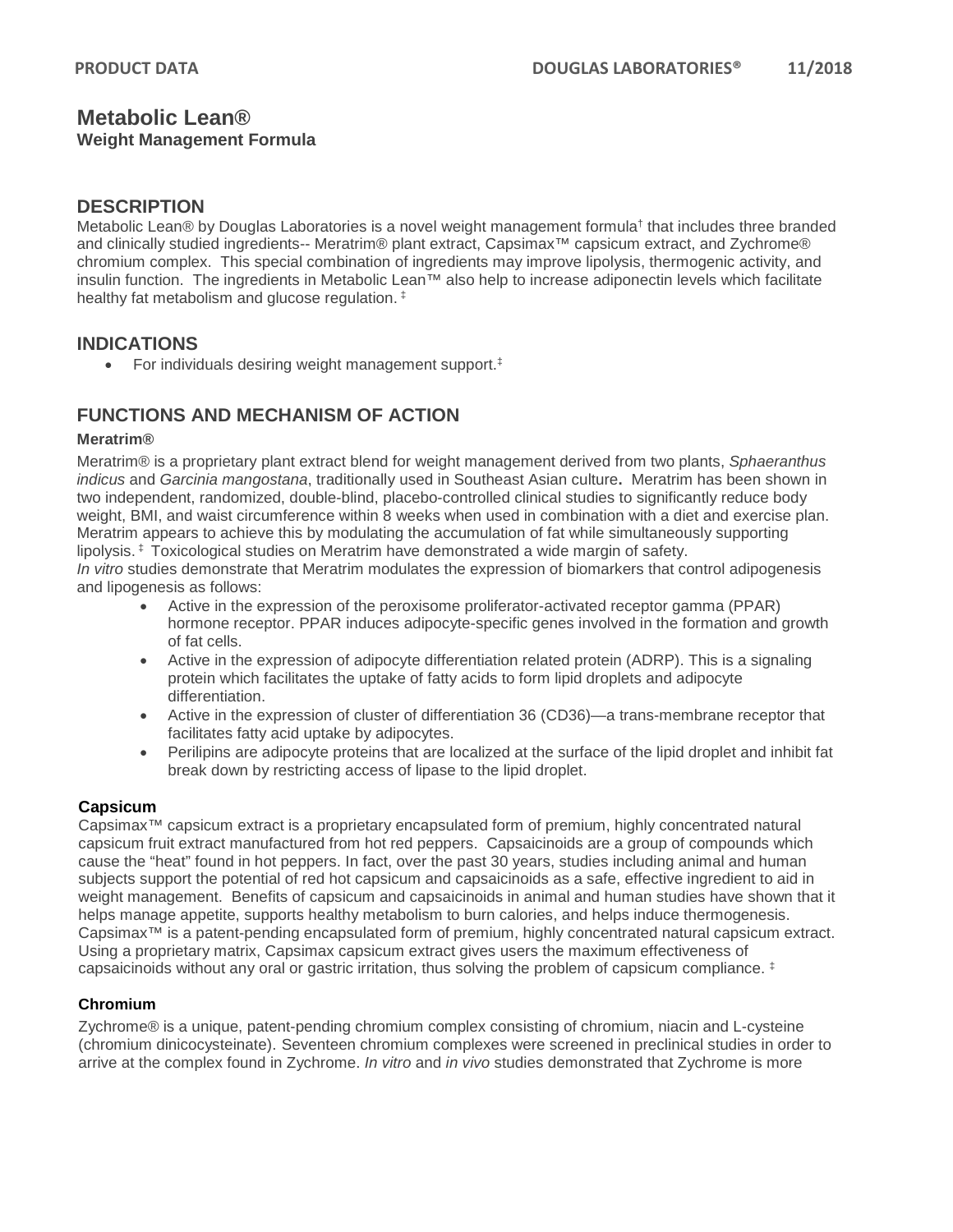### **Metabolic Lean® Weight Management Formula**

efficacious than other forms of chromium in supporting healthy fasting glucose levels, glycated hemoglobin levels (HbA1c), insulin levels, CRP, MCP-1, ICAM-1 and oxidative stress levels. These effects of Zychrome are mediated by the regulation of cell signal transduction pathways associated with insulin function, and glucose control. A randomized, double-blind, placebo-controlled clinical study showed that Zychrome significantly modulated the levels of insulin and insulin resistance as well as the cytokine TNF and protein carbonyl content, a marker of oxidative stress. Toxicological studies have demonstrated a wide margin of safety. ‡

### **FORMULA (#201350-60X)**

Serving Size: 1 vegetarian capsule Amount Per Serving Chromium................................................100 mcg (as Chromium Dinicocysteinate) Meratrim® Proprietary Blend .....................400 mg (*Sphaerantus indicus* [flower heads] extract, *Garcinia mangostana* [fruit rind] extract) Capsaicinoids.............................................0.5 mg (from Capsimax™, providing capsaicin, dihydrocapsaicin, nordihydrocapsaicin) Other Ingredients: Hydroxypropyl methylcellulose (capsule), dicalcium phosphate, cellulose, vegetable stearate, pharmaceutical glaze and silica.

Zychrome® is a trademark of InterHealth N.I.

Meratrim® brand proprietary blend of two natural plant extracts. Meratrim™ is exclusively distributed by InterHealth N.I Capsimax™ is a trademark of OmniActive Health Technologies.

# **SUGGESTED USE**

Adults take 1 capsule 30 minutes before breakfast and 1 capsule 30 minutes before dinner, or as directed by your health care professional.

#### SIDE EFFECTS

WARNING: If you are pregnant or nursing, or taking blood thinning medication, consult a physician prior to use.

# **STORAGE**

Store in a cool, dry place, away from direct light. Keep out of reach of children.

# **REFERENCES**

Bloomer RJ, Canale RE, Shastri S, Suvarnapathki S. *Lipids Health Dis*. 2010 Jul 15;9:72. Bumrungpert A, et al. *J Nutr*. 2009 Jun;139(6):1185-91. Hochkogler CM, et al. *Mol Nutr Food Res*. 2014 Jun;58(6):1282-90. Jain SK, et al*. Mol Nutr Food Res*. 2012 Aug;56(8):1333-41. Janssens PL, Hursel R, Westerterp-Plantenga MS. *Appetite.* 2014 Jun;77:44-9. Kudiganti V, et al. *Lipids Health Dis*. 2016 Aug 24;15(1):136. Ramachandran S, et al. *Evid Based Complement Alternat Med.* 2011;2011. pii: 571721. Saiyed ZM, Lugo JP. *Food Nutr Res.* 2016 Sep 28;60:31762. Stern JS, et al. *Obesity.* 2013;21:921-927. Taher M, et al. *BMC Complement Altern Med*. 2016 May 21;16:135. Urbina SL, et al. *Appetite.* 2017 Jun 1;113:264-273.